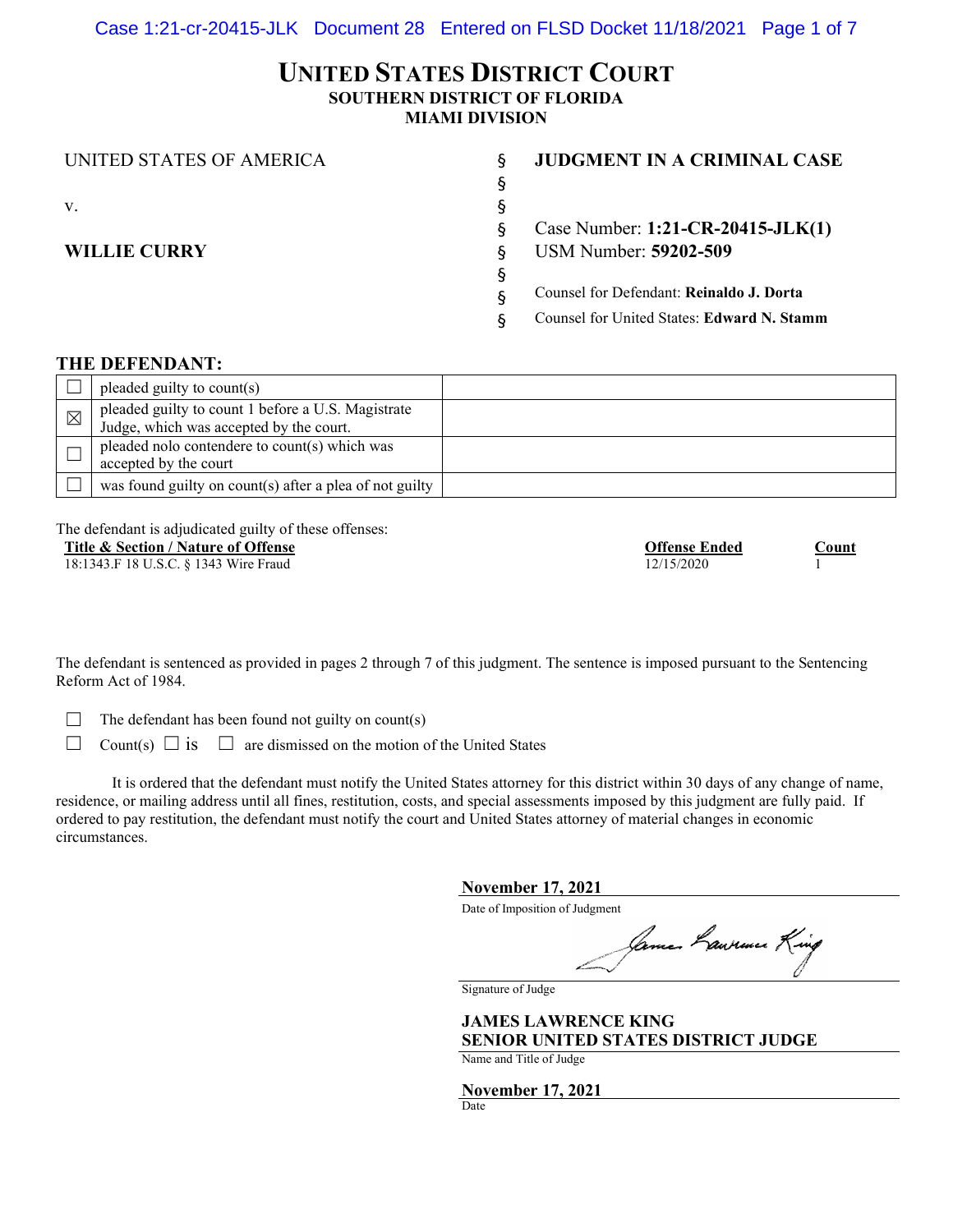Case 1:21-cr-20415-JLK Document 28 Entered on FLSD Docket 11/18/2021 Page 2 of 7

AO 245B (Rev. FLSD 2/20) Judgment in a Criminal Case Judgment -- Page 2 of 7

DEFENDANT: WILLIE CURRY CASE NUMBER: 1:21-CR-20415-JLK(1)

# **IMPRISONMENT**

The defendant is hereby committed to the custody of the United States Bureau of Prisons to be imprisoned for a total term of:

#### **6 months as to count 1**.

The court makes the following recommendations to the Bureau of Prisons. The defendant be housed in South Florida to be near his family.

- □ The defendant is remanded to the custody of the United States Marshal.
- □ The defendant shall surrender to the United States Marshal for this district:

| at | a.m | _ | p.m. | on |
|----|-----|---|------|----|
|    |     |   |      |    |

□ as notified by the United States Marshal.

- $\boxtimes$  The defendant shall surrender for service of sentence at the institution designated by the Bureau of Prisons or U.S. Marshal for this district:
	- $\boxtimes$  before 12:00 noon. on January 19, 2022
	- □ as notified by the United States Marshal.
	- □ as notified by the Probation or Pretrial Services Office.

# **RETURN**

I have executed this judgment as follows:

Defendant delivered on to

at , with a certified copy of this judgment.

UNITED STATES MARSHAL

By<br>DEPUTY UNITED STATES MARSHAL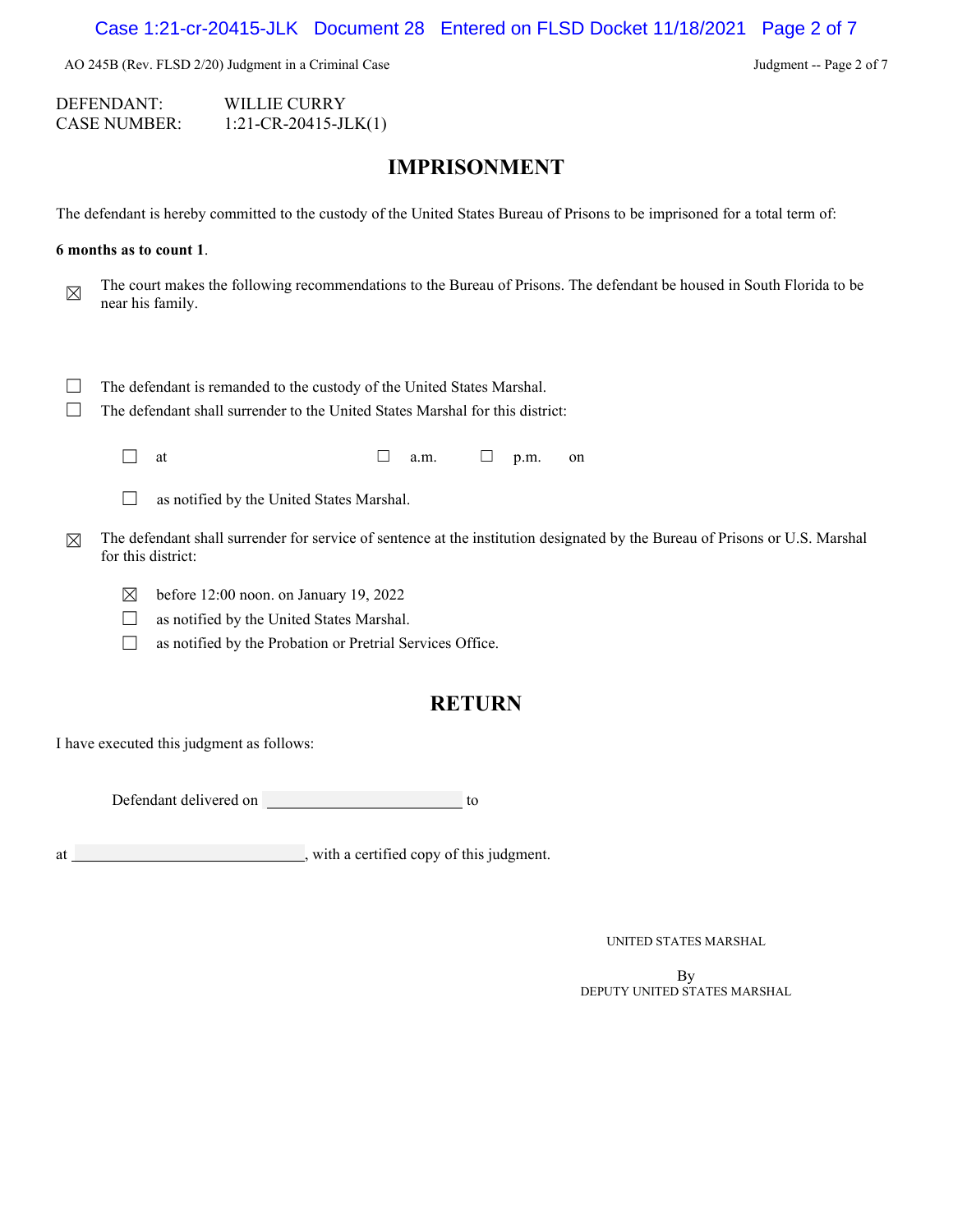AO 245B (Rev. FLSD 2/20) Judgment in a Criminal Case Judgment -- Page 3 of 7

DEFENDANT: WILLIE CURRY CASE NUMBER: 1:21-CR-20415-JLK(1)

### **SUPERVISED RELEASE**

Upon release from imprisonment, the defendant shall be on supervised release for a term of: **one (1) year.**

# **MANDATORY CONDITIONS**

- 1. You must not commit another federal, state or local crime.
- 2. You must not unlawfully possess a controlled substance.
- 3. You must refrain from any unlawful use of a controlled substance. You must submit to one drug test within 15 days of release from imprisonment and at least two periodic drug tests thereafter, as determined by the court.
	- $\Box$  The above drug testing condition is suspended, based on the court's determination that you pose a low risk of future substance abuse. (*check if applicable*)
- 4.  $\Box$  You must make restitution in accordance with 18 U.S.C. §§ 3663 and 3663A or any other statute authorizing a sentence of restitution. *(check if applicable)*
- 5. ☒ You must cooperate in the collection of DNA as directed by the probation officer. (*check if applicable*)
- 6.  $\Box$  You must comply with the requirements of the Sex Offender Registration and Notification Act (34 U.S.C. § 20901, et seq.) as directed by the probation officer, the Bureau of Prisons, or any state sex offender registration agency in which you reside, work, are a student, or were convicted of a qualifying offense. (*check if applicable*)
- 7. ☐ You must participate in an approved program for domestic violence. (*check if applicable*)

You must comply with the standard conditions that have been adopted by this court as well as with any additional conditions on the attached page.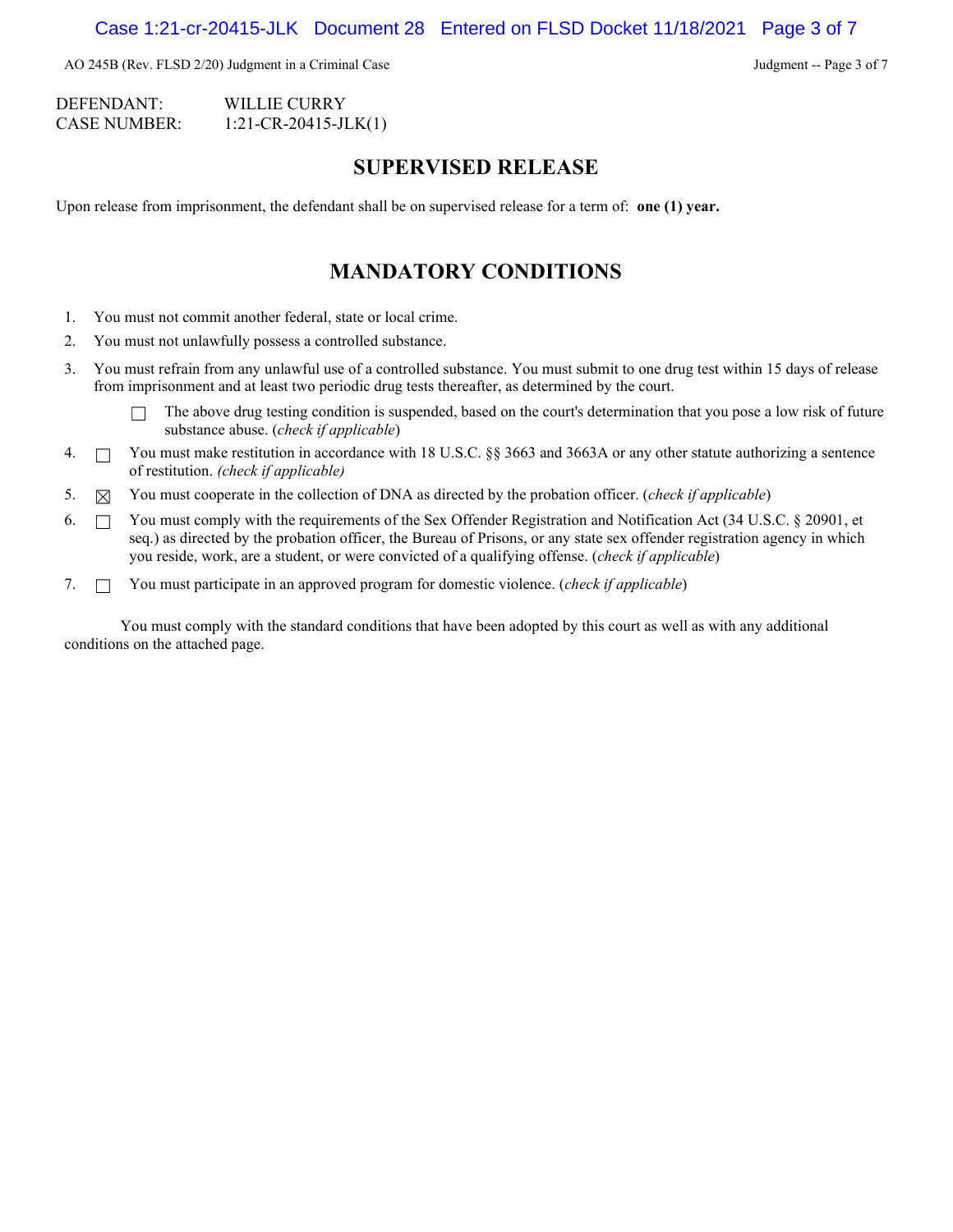AO 245B (Rev. FLSD 2/20) Judgment in a Criminal Case Judgment -- Page 4 of 7

| DEFENDANT:   | WILLIE CURRY               |
|--------------|----------------------------|
| CASE NUMBER: | $1:21$ -CR-20415-JLK $(1)$ |

# **STANDARD CONDITIONS OF SUPERVISION**

As part of your supervised release, you must comply with the following standard conditions of supervision. These conditions are imposed because they establish the basic expectations for your behavior while on supervision and identify the minimum tools needed by probation officers to keep informed, report to the court about, and bring about improvements in your conduct and condition.

1. You must report to the probation office in the federal judicial district where you are authorized to reside within 72 hours of your release from imprisonment, unless the probation officer instructs you to report to a different probation office or within a different time frame.

2. After initially reporting to the probation office, you will receive instructions from the court or the probation officer about how and when you must report to the probation officer, and you must report to the probation officer as instructed.

3. You must not knowingly leave the federal judicial district where you are authorized to reside without first getting permission from the court or the probation officer.

4. You must answer truthfully the questions asked by your probation officer.

5. You must live at a place approved by the probation officer. If you plan to change where you live or anything about your living arrangements (such as the people you live with), you must notify the probation officer at least 10 days before the change. If notifying the probation officer in advance is not possible due to unanticipated circumstances, you must notify the probation officer within 72 hours of becoming aware of a change or expected change.

6. You must allow the probation officer to visit you at any time at your home or elsewhere, and you must permit the probation officer to take any items prohibited by the conditions of your supervision that he or she observes in plain view.

7. You must work full time (at least 30 hours per week) at a lawful type of employment, unless the probation officer excuses you from doing so. If you do not have full-time employment you must try to find full-time employment, unless the probation officer excuses you from doing so. If you plan to change where you work or anything about your work (such as your position or your job responsibilities), you must notify the probation officer at least 10 days before the change. If notifying the probation officer at least 10 days in advance is not possible due to unanticipated circumstances, you must notify the probation officer within 72 hours of becoming aware of a change or expected change.

8. You must not communicate or interact with someone you know is engaged in criminal activity. If you know someone has been convicted of a felony, you must not knowingly communicate or interact with that person without first getting the permission of the probation officer.

9. If you are arrested or questioned by a law enforcement officer, you must notify the probation officer within 72 hours.

10. You must not own, possess, or have access to a firearm, ammunition, destructive device, or dangerous weapon (i.e., anything that was designed, or was modified for, the specific purpose of causing bodily injury or death to another person such as nunchakus or tasers).

11. You must not act or make any agreement with a law enforcement agency to act as a confidential human source or informant without first getting the permission of the court.

12. If the probation officer determines that you pose a risk to another person (including an organization), the probation officer may require you to notify the person about the risk and you must comply with that instruction. The probation officer may contact the person and confirm that you have notified the person about the risk.

13. You must follow the instructions of the probation officer related to the conditions of supervision.

# **U.S. Probation Office Use Only**

A U.S. probation officer has instructed me on the conditions specified by the court and has provided me with a written copy of this judgment containing these conditions. I understand additional information regarding these conditions is available at [www.flsp.uscourts.gov.](http://www.flsp.uscourts.gov/)

Defendant's Signature Date Date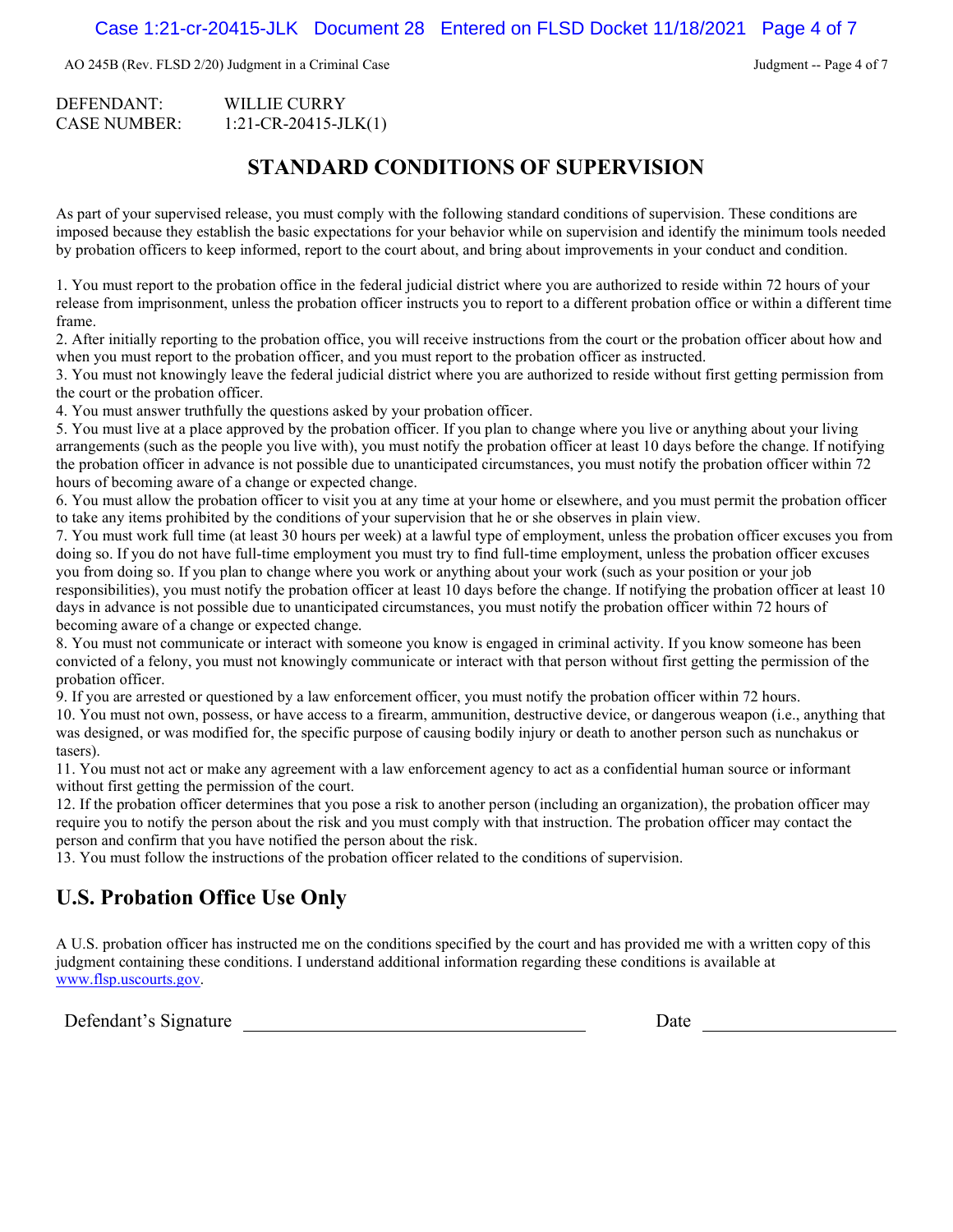AO 245B (Rev. FLSD 2/20) Judgment in a Criminal Case Judgment -- Page 5 of 7

DEFENDANT: WILLIE CURRY CASE NUMBER: 1:21-CR-20415-JLK(1)

# **SPECIAL CONDITIONS OF SUPERVISION**

**Home Detention:** The defendant shall participate in the Home Detention Electronic Monitoring Program for a period of 6 months. During this time, the defendant shall remain at his place of residence except for employment and other activities approved in advance and provide the U.S. Probation Officer with requested documentation.

**Financial Disclosure Requirement:** The defendant shall provide complete access to financial information, including disclosure of all business and personal finances, to the U.S. Probation Officer.

**Self-Employment Restriction:** The defendant shall obtain prior written approval from the Court before entering into any self-employment.

**Unpaid Restitution, Fines, or Special Assessments:** If the defendant has any unpaid amount of restitution, fines, or special assessments, the defendant shall notify the probation officer of any material change in the defendant's economic circumstances that might affect the defendant's ability to pay.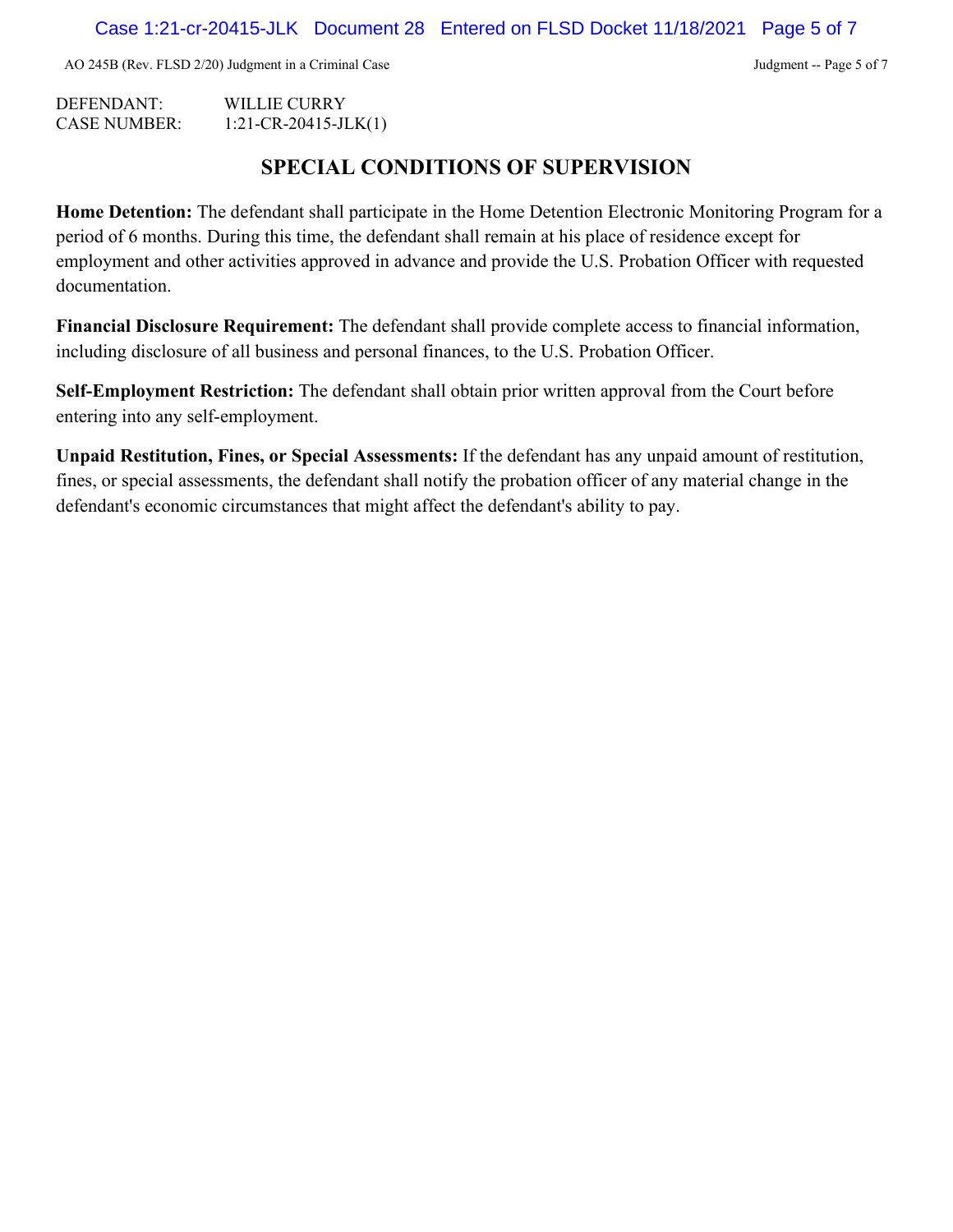AO 245B (Rev. FLSD 2/20) Judgment in a Criminal Case Judgment -- Page 6 of 7

DEFENDANT: WILLIE CURRY CASE NUMBER: 1:21-CR-20415-JLK(1)

# **CRIMINAL MONETARY PENALTIES**

|              |                           | Assessment                                         | <b>Restitution</b>                                                                                         | Fine  | <b>AVAA Assessment*</b> |             | <b>JVTA Assessment**</b>                                                                                                                                                                                                                                                                                                                 |
|--------------|---------------------------|----------------------------------------------------|------------------------------------------------------------------------------------------------------------|-------|-------------------------|-------------|------------------------------------------------------------------------------------------------------------------------------------------------------------------------------------------------------------------------------------------------------------------------------------------------------------------------------------------|
|              | <b>TOTALS</b>             | \$100.00                                           | \$.00                                                                                                      | \$.00 |                         |             |                                                                                                                                                                                                                                                                                                                                          |
| $\mathbf{I}$ | after such determination. | The determination of restitution is deferred until | § 3664(i), all nonfederal victims must be paid before the United States is paid.                           |       |                         |             | An Amended Judgment in a Criminal Case (AO245C) will be entered<br>The defendant must make restitution (including community restitution) to the following payees in the amount listed below.<br>If the defendant makes a partial payment, each payee shall receive an approximately proportioned payment. However, pursuant to 18 U.S.C. |
|              |                           |                                                    | Restitution amount ordered pursuant to plea agreement \$                                                   |       |                         |             |                                                                                                                                                                                                                                                                                                                                          |
|              |                           |                                                    |                                                                                                            |       |                         |             | The defendant must pay interest on restitution and a fine of more than \$2,500, unless the restitution or fine is paid in full before                                                                                                                                                                                                    |
|              |                           |                                                    | payments page may be subject to penalties for delinquency and default, pursuant to 18 U.S.C. $\S$ 3612(g). |       |                         |             | the fifteenth day after the date of the judgment, pursuant to 18 U.S.C. $\S 3612(f)$ . All of the payment options on the schedule of                                                                                                                                                                                                     |
|              |                           |                                                    | The court determined that the defendant does not have the ability to pay interest and it is ordered that:  |       |                         |             |                                                                                                                                                                                                                                                                                                                                          |
|              | ⊠                         | the interest requirement is waived for the         |                                                                                                            | fine  | $\boxtimes$             | restitution |                                                                                                                                                                                                                                                                                                                                          |

Restitution with Imprisonment - It is further ordered that the defendant shall pay restitution in the amount of **\$.00**. During the period of incarceration, payment shall be made as follows: (1) if the defendant earns wages in a Federal Prison Industries (UNICOR) job, then the defendant must pay 50% of wages earned toward the financial obligations imposed by this Judgment in a Criminal Case; (2) if the defendant does not work in a UNICOR job, then the defendant must pay a minimum of \$25.00 per quarter toward the financial obligations imposed in this order. Upon release of incarceration, the defendant shall pay restitution at the rate of 10% of monthly gross earnings, until such time as the court may alter that payment schedule in the interests of justice. The U.S. Bureau of Prisons, U.S. Probation Office and U.S. Attorney's Office shall monitor the payment of restitution and report to the court any material change in the defendant's ability to pay. These payments do not preclude the government from using other assets or income of the defendant to satisfy the restitution obligations.

\* Amy, Vicky, and Andy Child Pornography Victim Assistance Act of 2018, 18 U.S.C. §2259.

\*\* Justice for Victims of Trafficking Act of 2015, 18 U.S.C. §3014.

\*\*\* Findings for the total amount of losses are required under Chapters 109A, 110, 110A, and 113A of Title 18 for offenses committed on or after September 13, 1994, but before April 23, 1996.